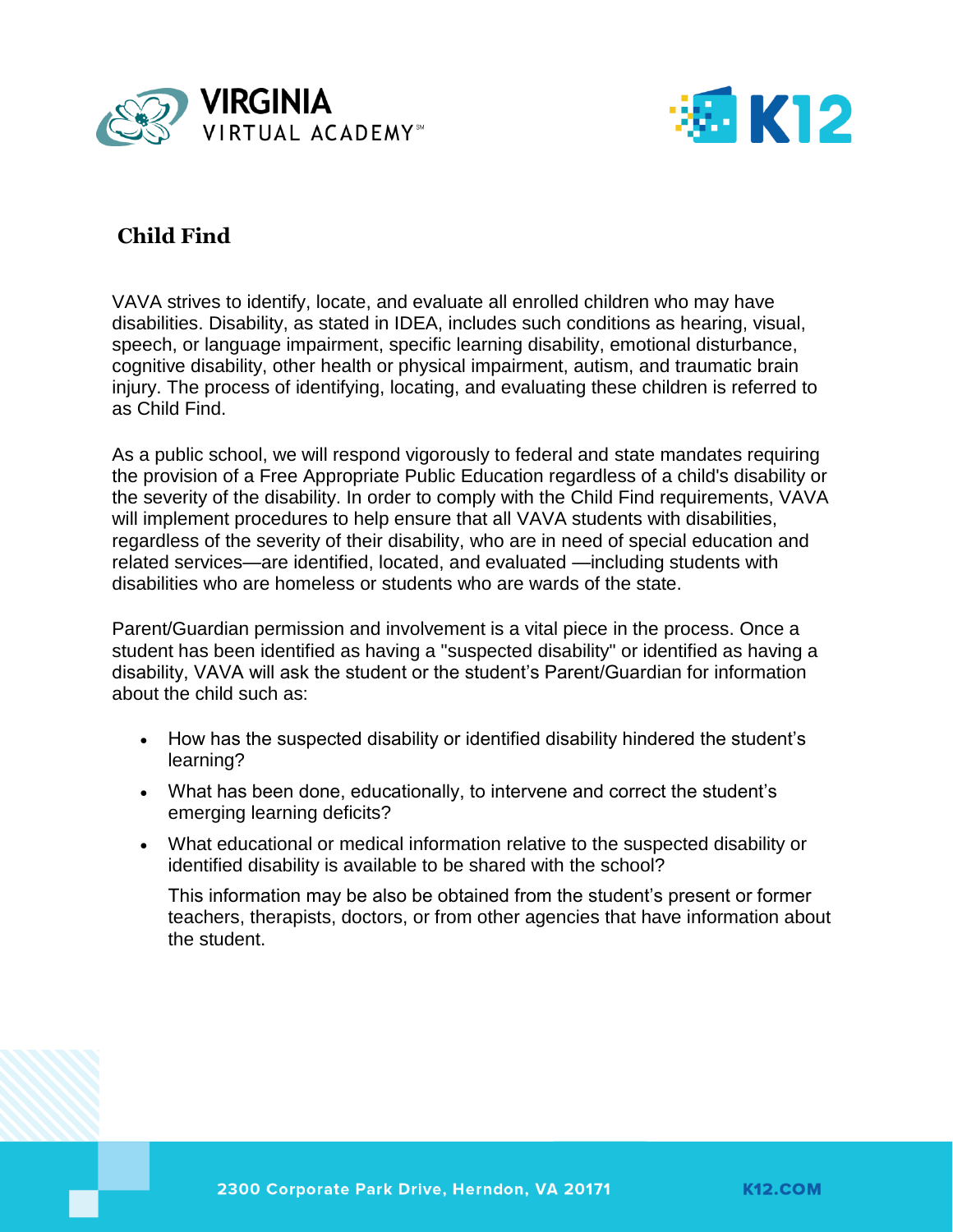

All information collected will be held in strict confidence and released to others only with parental permission or as allowed by law. In keeping with this confidence, VAVA will keep a record of all persons who review confidential information. In accordance with state regulations, parents have the right to review their child's records.

As part of the Child Find process, some services may include a complete evaluation, an individualized education program designed specifically for the child, and a referral to other agencies providing special services.

## Consent

VAVA cannot proceed with an evaluation, or with the initial provision of special education and related services, without the written consent of a student's parents/legal guardians. For additional information related to consent, please refer to the Procedural Safeguards Notice which can be found at the Virginia DOE website, **[http://www.doe.virginia.gov/special\\_ed/regulations/state/procedural\\_safe](http://www.doe.virginia.gov/special_ed/regulations/state/procedural_safeguards/english_procedural_safeguards.pdf) [guards/english\\_procedural\\_safeguards.pdf](http://www.doe.virginia.gov/special_ed/regulations/state/procedural_safeguards/english_procedural_safeguards.pdf)**

or by accessing the link via the Child Find section of the VAVA website. Once written parental/guardian consent is obtained, VAVA will proceed with the evaluation process. If the parent disagrees with the evaluation results, the parent can request an independent education evaluation at public expense.

Special Education (IEP) or Service Agreements (504 Plans)

Once the evaluation process is completed, a team of qualified school personnel, parents/guardians, and other relevant service providers hold an evaluation determination meeting to come to agreement on whether the student meets eligibility for one of the disability categories under

IDEA: **[http://www.doe.virginia.gov/special\\_ed/evaluation-and-](http://www.doe.virginia.gov/special_ed/evaluation-and-eligibility/index.shtml)**

**[eligibility/index.shtml](http://www.doe.virginia.gov/special_ed/evaluation-and-eligibility/index.shtml)**. If the student is eligible and requires specially designed instruction, an Individualized Education Plan (IEP) will be coordinated; during which the IEP team will review and finalize the proposed details of an appropriate educational program to meet the student's documented needs.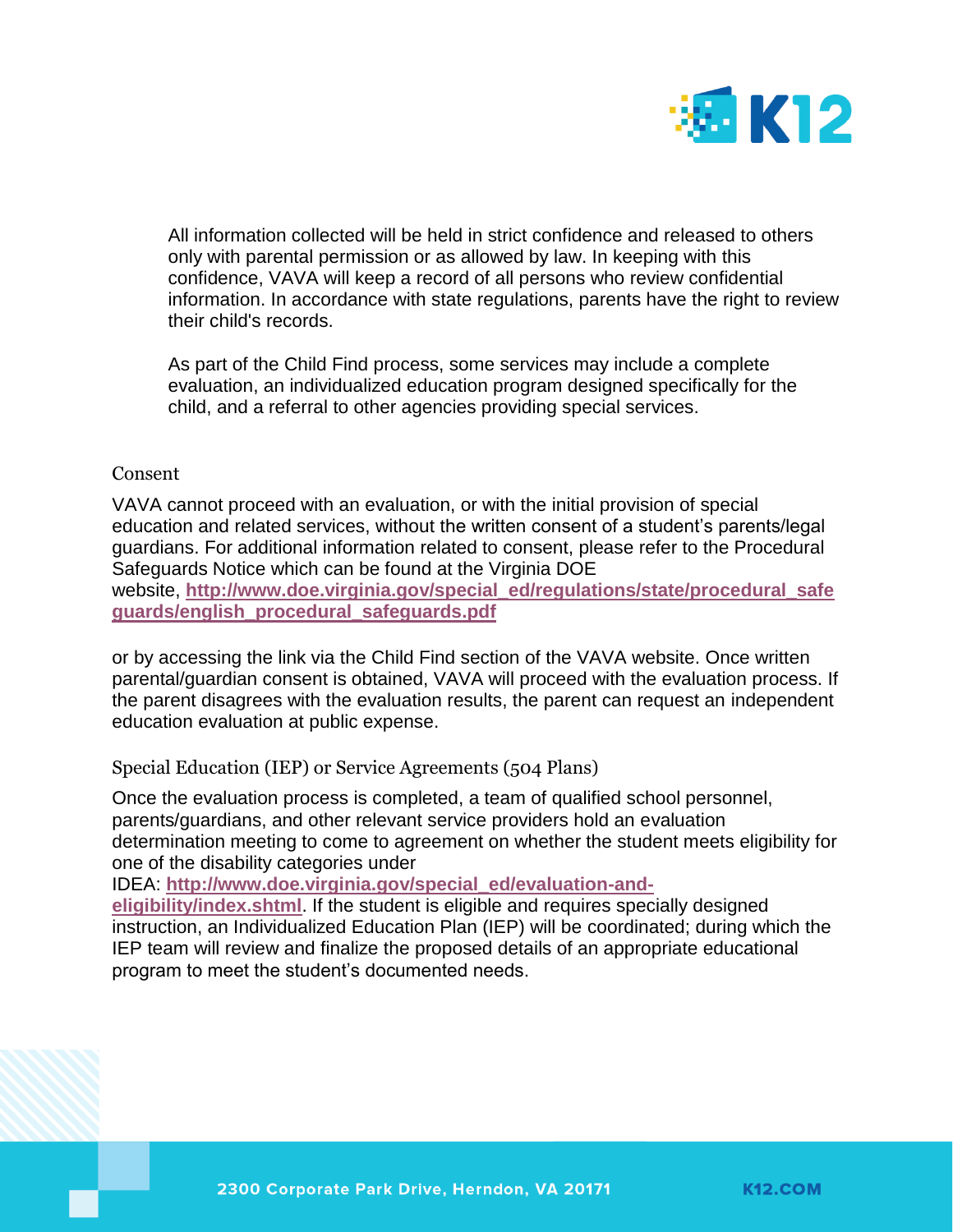

For students confirmed to present with special education needs, once the IEP team agrees on the IEP and the student's educational placement, a Prior Written Notice (PWN) will sent to the parent/guardian for signature. This must be signed and returned to VAVA. VAVA can only proceed with implementing the student's IEP (or 504 Plan) upon receipt of the signed PWN. Some students are found to present with one or more disability, but do not meet the eligibility criteria outlined under IDEA (special education); however, their disability may still require VAVA to develop a 504 Service Agreement (504 Plan) to outline the special provisions a student may require for adaptations and/or accommodations in school-based instruction, facilities, and/or activities.

Students may be eligible to certain accommodations or services if they have a mental or physical disability that substantially limits or prohibits participation in or access to an aspect of the school program and otherwise qualify under the applicable laws. VAVA will ensure that qualified students with disabilities have equal opportunity to participate in the school program and activities to the maximum extent appropriate for each individual student. In compliance with applicable state and federal laws, VAVA will provide students with disabilities the necessary educational services and supports they require to access and benefit from their educational program. This is to be done without discrimination or out of pocket cost to the student or family for the essential supplementary aids, services or accommodations determined to provide equal opportunity to participate in and obtain the benefits of the school program and extracurricular activities to the maximum extent appropriate to the student's abilities and to the extent required by the laws.

Click HERE **<https://www2.ed.gov/about/offices/list/ocr/504faq.html>** for more information related to Section 504 of the Rehabilitation Active of 1973.

Parents/Guardians have the right to revoke consent for services after initial placement. Please note, a revocation of consent removes the student from ALL special services and supports outlined on the IEP or 504 Plan.

Privacy & Confidentiality

To maintain privacy of students' special education records, both within its central office and across school systems and databases, VAVA follows protocols consistent with the